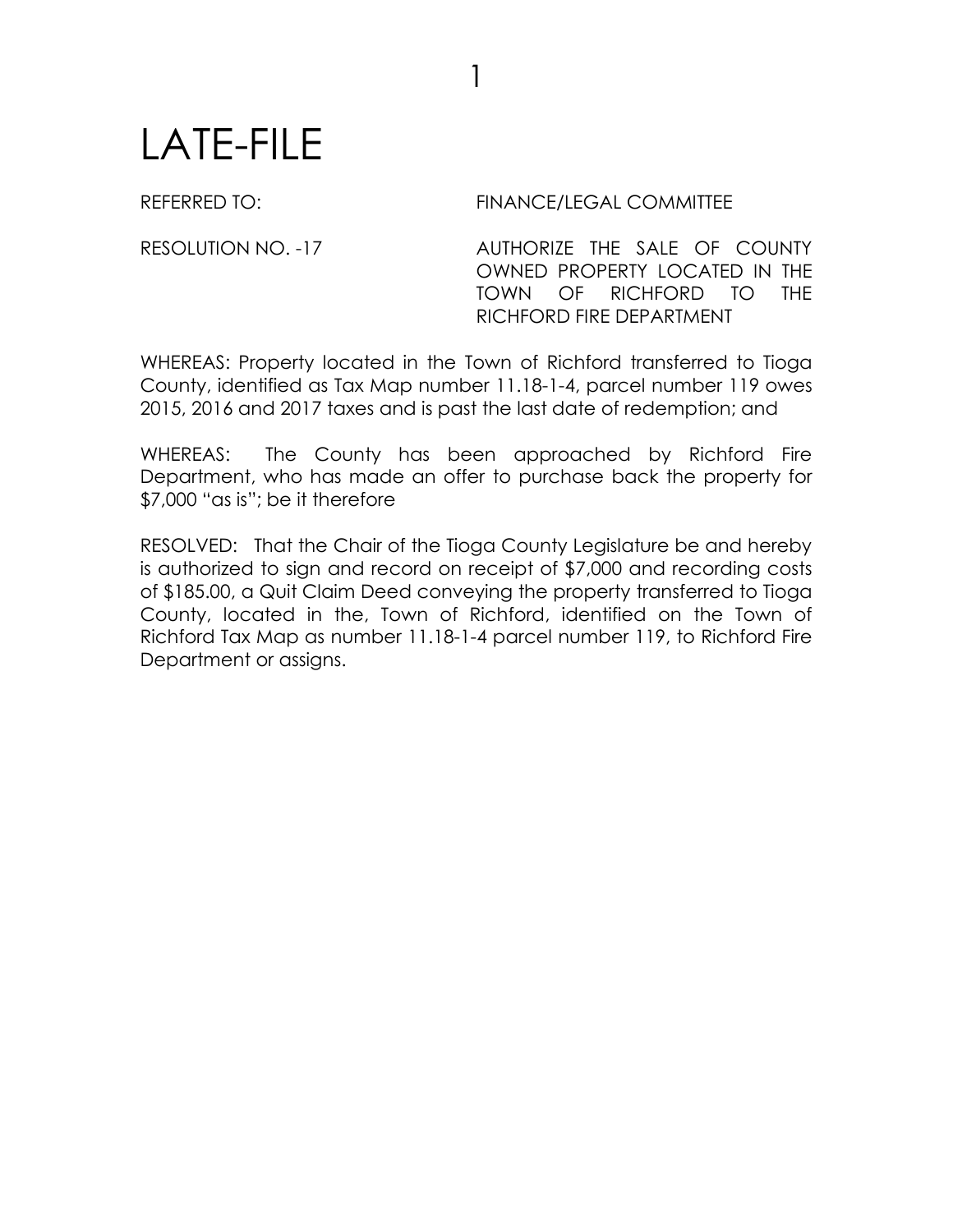## REFERRED TO: ADMINISTRATIVE SERVICES COMMITTEE PERSONNEL COMMITTEE

## RESOLUTION NO -17 AUTHORIZE APPOINTMENT OF VOTING MACHINE TECHNICIAN BOARD OF ELECTIONS

WHEREAS: Legislative approval is required for any appointment to a nonunion position within Tioga County; and

WHEREAS: A part-time Republican Voting Machine Technician positon became vacant on May 30, 2017; and

WHEREAS: The Republican Commissioner of the Board of Elections received authorization to backfill said vacancy; therefore be it

RESOLVED: That Bruce Layman is appointed to the title of Voting Machine Technician effective July 12, 2017 at the established non-union rate of \$16.52 per hour.